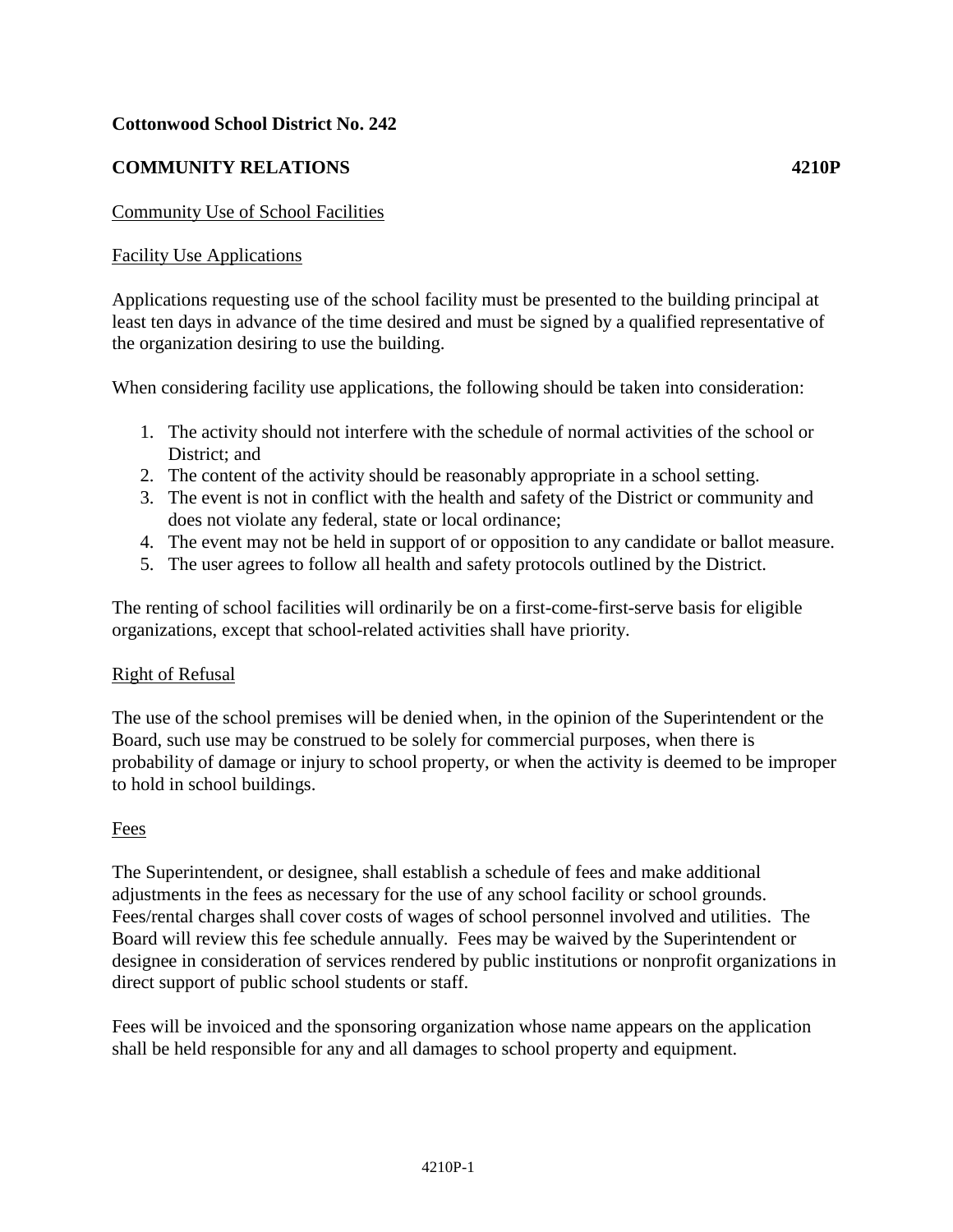### Insurance Coverage

The Board may require facility users to carry a commercial general liability insurance policy with a minimum limit per occurrence of \$1,000,000. A Certificate of Insurance for the policy, naming the Cottonwood School District as an additional insured, may also be required along with the facility use request. The Board reserves the right to require increased insurance coverage on any event.

## School Equipment

Use of school equipment in conjunction with the use of school facilities must be specifically requested in writing and may be granted by the procedure by which permission to use facilities is granted. The user of school equipment must accept liability for any damage to or loss of such equipment that occurs while it is in use. Where rules so specify, no item of equipment may be used except by a qualified operator. No District equipment shall be removed from the premises for use by non-District personnel unless otherwise provided for in policy.

#### Supervision

At least one District employee must be on hand, paid for by the organization when, in the opinion of the Superintendent or designee, it is necessary to supervise the individuals and protect school property. The number of paid employees shall depend on the type of service, number to be served, and number of volunteer helpers.

Whenever a cafeteria is used, it shall be under the supervision of a school employee. The group using the facility shall reimburse the District for the salary of the employee.

No school building or facility shall be used for any purpose which could result in picketing, rioting, disturbing the peace, or damage to property or for any purpose prohibited by law.

No access to other rooms or equipment in the building shall be permitted unless designated by agreement.

#### Outdoor Facility Usage

The following applies to all District outdoor facility rentals:

- 1. The rental group shall be responsible for the full replacement cost of any facility or equipment damage.
- 2. Arrangements for keys for any rented facility must be made prior to the event by contacting the Athletic Director.
- 3. The procedure for cancellation of outdoor events due to threatening weather and/or field conditions is as follows: